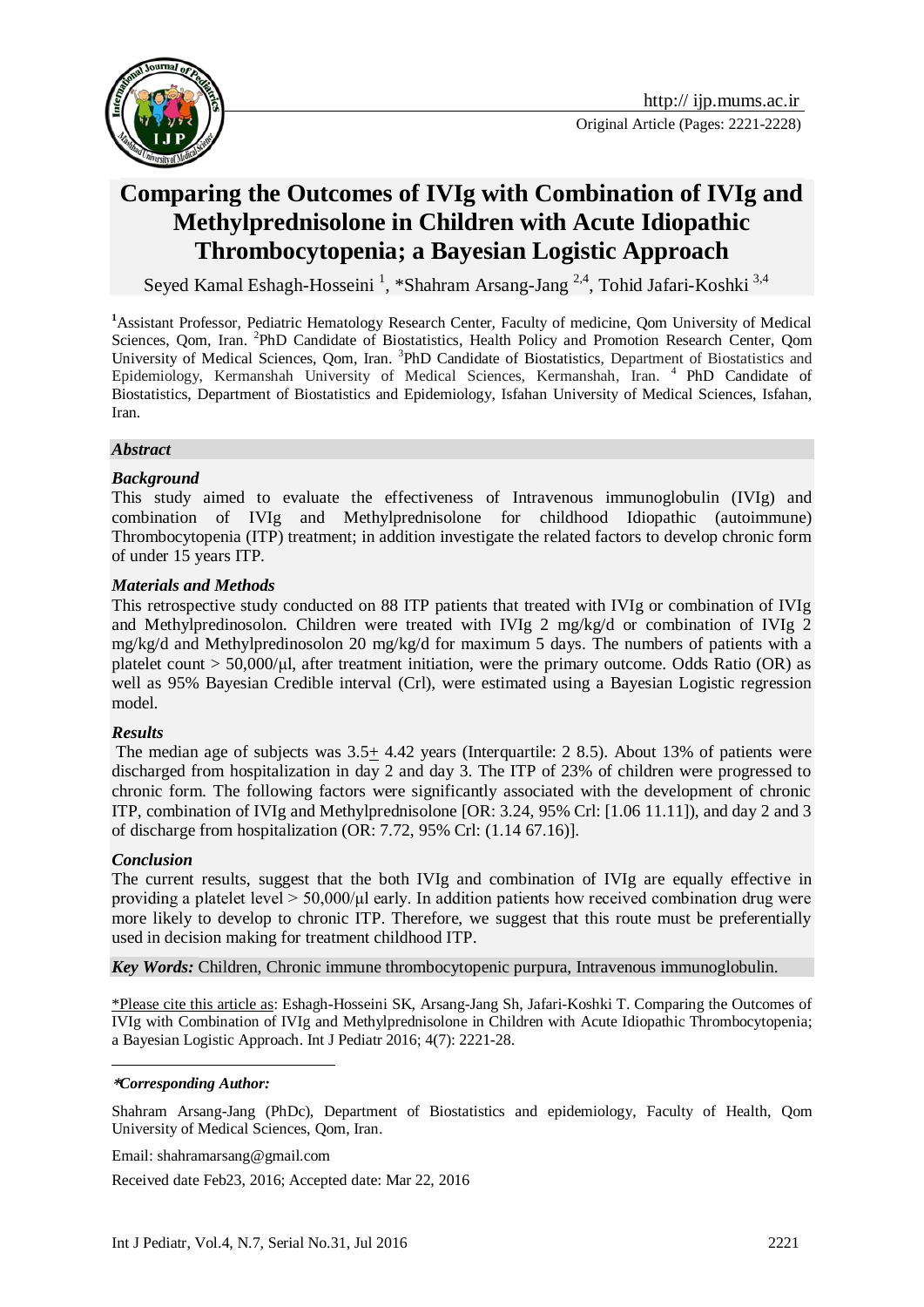## **1- INTRODUCTION**

Idiopathic (autoimmune) Thrombocytopenia (ITP) is an autoimmune hematologic disorder characterized by low platelet count and bleeding. Its incidence reported between 4 and 5.3 per 100,000 children per year (1). ITP can be fatal when presenting in vital organs (2). Acute form of ITP is seen in 80-85% of children cases, and about 15- 20% develop a chronic form of disease (3). Chronic ITP regularly affects primarily adults with remains of thrombocytopenia for greater than 6 months, despite therapy. Treatment of acute childhood ITP is controversial (4). About 80% of ITP children will recover spontaneously before 8 weeks. Clinical severity, as well as platelet count used to define the severity of acute ITP in children, so in almost 80% of children there is no need for treatment (3, 4). For childhood ITP with low placate count in addition to sever bleeding symptoms, corticosteroids (Prednisolone, Methylprednisolone, Dexamethasone) are first line therapy. Intravenous immunoglobulin (IVIg) is sequence treatment type that should be reserved for patient that not remit to steroids and who have active bleeding. In addition, splenectomy, rituximab anti-D, thrombopoiesis stimulating agents, immunoglobulin and ''watch and wait'' are used as therapy $(5)$ . Dexamethasone treatment is not recommended as first line therapy in acute  $ITP(3)$ .

Intravenous immunoglobulin is one of the most effective treatments for acute childhood ITP. It is believed that large amount of immunoglobulin acts by saturating Fc receptors on phagocytic cells, thus preventing them from attacking autoanti body-coated platelets. IVIG at 2 g per kg body weight over 5 days or 48 hours has been shown to be superior to treatment with high-dose prednisolone and to no treatment in several trials. However, despite its efficacy, the cost of IVIG is often too high to be used in medical practice in the developing world. Given that at present, treatment decision of patients with acute ITP are really on physician's experience. Moreover the main aim is achieve to optimal outcomes in children. Currently, study focusing on the relationship between treatment selection and longtime clinical response remains scarce, so clarifying results and efficacy of used treatment strategies can be extremely important for future decision making, improve advanced care planning and management adverse events.

The question whether drug treatment at diagnosis of childhood ITP associated with developing the risk of chronic form is unclear. Factors like as age at diagnosis, female gender and platelet count  $>20x10^3/\mu$ , are determined as higher risks for developing chronic childhood ITP(6).

This study aimed to evaluate the treatment outcomes of IVIg with combination of IVIg and Methylprednisolone; in addition investigate the initial treatment may be related to develop of chronic childhood ITP.

## **2- MATERIALS AND METHODS**

In this case-control study, we included all children with ITP into our retrospective study who treated with IVIg or combination of IVIg and MethylPredinosolon in the Hazrat Masoumeh Pediatric Research center of Qom city from 2013 to 2015; and the consecutive sampling method was used. The Patients' progress was followed until 6 month after the treatment as acute ITP, when they were considered into two groups, chronic ITP and non-chronic ITP. Demographic factors, blood sample test results and type of drug used for eligible ITP patients were reviewed retrospectively. Analysis was done on treatment outcomes of 88 children with initial acute ITP.

Each individual with platelet count less than 150 x  $10^3/\mu$ l was diagnosed as ITP(7). The diagnosis of ITP was made based on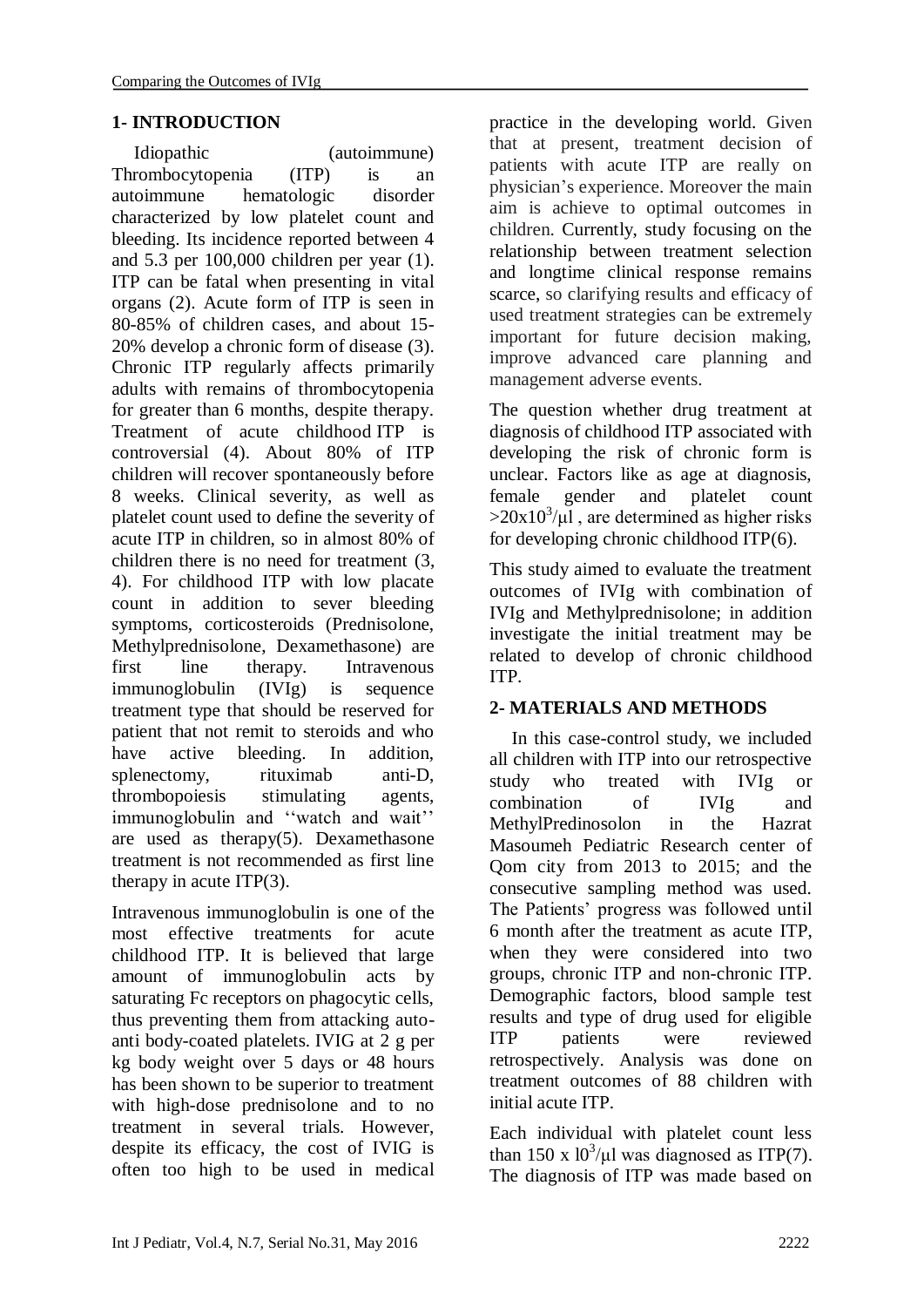the criteria from the guidelines of the society of pediatric Hematology (3). Clinical severity, in addition to platelet count, was used to define the severity of childhood ITP. Platelet count below  $25,000/\mu$ l was defined as severe ITP(8). Children with platelet count below 25,000/μl or children with platelet count below 50,000/μl along with severe bleeding symptoms were received treatment. Existing thrombocytopenia (platelet count  $\langle 50 \times 10^3/\mu l \rangle$  after 6 months was classified as chronic. The children with splenomegaly, medication that contains aspirin compounds, abnormal clotting factor, Lupus history, systematic Lupus erythematosus and HIV was excluded from analysis. The physician directions and clinical symptoms were used for allocation patients to treatment groups. Data from all under 15 years ITP patients after 6 months of treatment, who received IVIg or IVIg+ Methylpredinosolon were used. The blood tests were repeated daily for 5 days as well as within 1 month until 6 months of diagnosis. Children were treated of IVIg 2 mg/kg/d or combination of IVIg 2 mg/kg/d and Methylpredinosolon 20 mg/kg/d for maximum 5 days intravenously. Courses were repeated if the platelet count was less than  $20 \times 10^9 / \mu l$  on the thirtieth days. The platelets count > 50 x  $10^3/\mu$ l was considered as criteria for discharge from hospitalization. Subjects were followed at least for 6 months.

We used Bayesian logit model to study the related factors with treatment outcomes of ITP patients. The Bayesian logit model is a statistical technique for describe response variables with non – normal distribution or binary outcome. The link function is here the log-odds or logit. Bayesian model is robust to outliers, small sample size and different variances within levels of nominal predictors (9). We fitted Bayesian logistic regression with using logit link function for Bernoulli density with

parameter P*i*. In this method, we considered Bernoulli prior for response variable. Model with minimum deviance information criterion selected as final model. OpenBUGS 3.2.2 software (Boston, MA 02111-1307, USA) was used to perform data analysis. In significance tests, null hypothesis is rejected if 95% Bayesian Credible interval (CrI) does not include the null value. Convergence was evaluated by visual examination of the autocorrelation plots, posterior density plots, Gelman-Rubin plots, and the trace plots(10). This study was approved by the research committee of Qom University of Medical Sciences (ID Number: 2127800).

## **3- RESULTS**

During the 2013 to 2015, 115 children with ITP were registered. Twenty two as well as five ITP patients were excluded from analysis due to incomplete information and selected exclusion criteria, respectively. The median time of fallow up was 8.1 months. The median age of children was  $3.8 \pm 4.42$  years with IQR [2] 8.3], 57.8 % (n=54) of them were boy and 41.4% (n=36) of observation disease were mild. The initial platelet counts between two treatment groups was not significant (P=0.582). Thirty–seven (42.5%) of children were received IVIg treatment. Almost 13% of children discharged in the second day and third day. About 23% of patients developed chronic ITP (**Table.1**). Recorded platelet counts from patient between two treatments are demonstrated in **Figure.**1.

The logistic regression results with controlling the effect of other independent variables showed that the gender and treatment type was associated with discharge day. The chance of discharge in the second day and third days were significantly 16 times higher in girls compared the boy (P=0.046). Moreover, it was 9 times higher in combined treatment compared to IVIg group, but it was not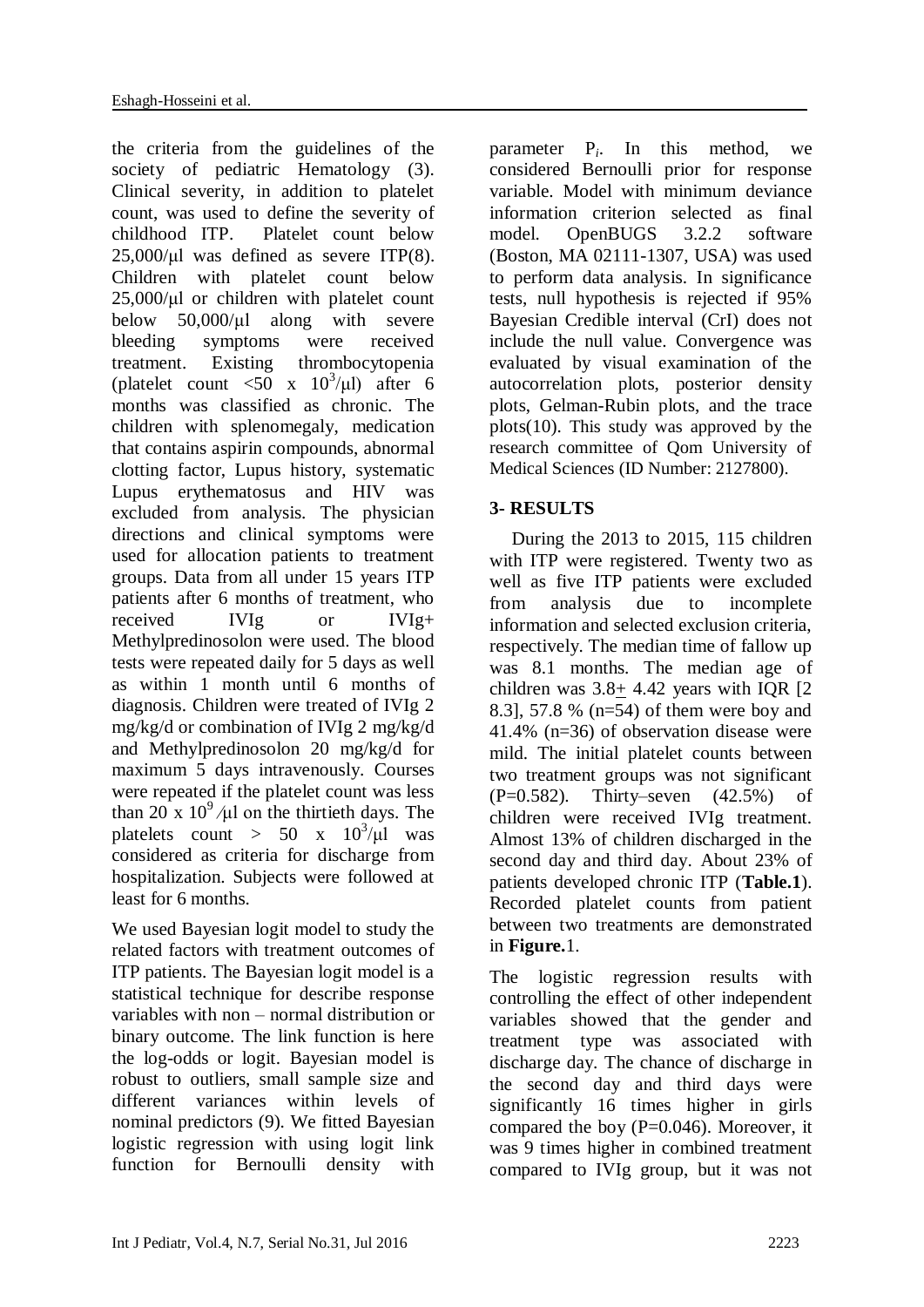significant. The correlation of days of discharge with age, ITP severity and initial platelet was not significant (**Table.2**).

The Bayesian logistic regression was used to analyzing association of independent variables with chronic ITP. The results showed that, treatment type and day of discharge were significantly associated with prognosis of ITP. The chance of developing to chronic ITP in IVIg group was significantly 3.24 time higher compared the combination treatment (OR=3.242, 95%Crl: [1.06 11.11]),

moreover chance of developing to chronic ITP in group that discharged at second day and third day was significantly 7.72 time higher compared the patients that discharged at fourth day and fifth day (OR=7.72, 95%CrI: [1.14 67.15]) (**Table.3**).

The associations between age, gender, severity of disease, initial platelet, white Blood cell count and hemoglobin with change to chronic form were not significant  $(P>0.05)$ .

| Variables                      |             | Discharge Day |             | P-value | Prognosis of ITP |                | P-value |
|--------------------------------|-------------|---------------|-------------|---------|------------------|----------------|---------|
|                                |             | 2&3           | 4&5         |         | Acute            | Chronic        |         |
| Age, year (Mean $\pm$ SD)      |             | $7.6 + 4.7$   | $5.4 + 4.2$ | 0.058   | $5.18{\pm}4.4$   | $6.91 \pm 4.2$ | 0.115   |
| Initial Platelet (Median)[IQR] |             | 12500         | 8000        |         | 9000             | 10000          |         |
|                                |             | [7750]        | [6000       | .608    | [7000]           | [5000          | 0.76    |
|                                |             | 15500]        | 14250]      |         | 15000]           | 17000]         |         |
| Gender, n (%)                  | Female      | 9(24.3)       | 28(75.7)    | 0.072   | 29 (78.4)        | 8(21.6)        | 0.79    |
|                                | Male        | 5(10)         | 45 (90)     |         | 38 (74.5)        | 13(25.5)       |         |
| Group, $n$ $(\%)$              | $IVIG+MP$   | 10(20)        | 40(80)      | .24     | 34(68)           | 16(32)         | 0.02    |
|                                | <b>IVIG</b> | 4(10.8)       | 33 (89.2)   |         | 33 (86.8)        | 5(13.2)        |         |
| Primary                        | moderate    | 7(19.4)       | 29(80.6)    | .475    | 31(86.1)         | 5(13.9)        | 0.137   |
| symptoms, $n$ $(\%)$           | Sever       | 7(13.7)       | 44 (86.3)   |         | 36(69.2)         | 16(30.8)       |         |

**Table-1**: Characteristics and demographic information of observations

\* ITP: Idiopathic Thrombocytopenia, IQR: Interquartile.



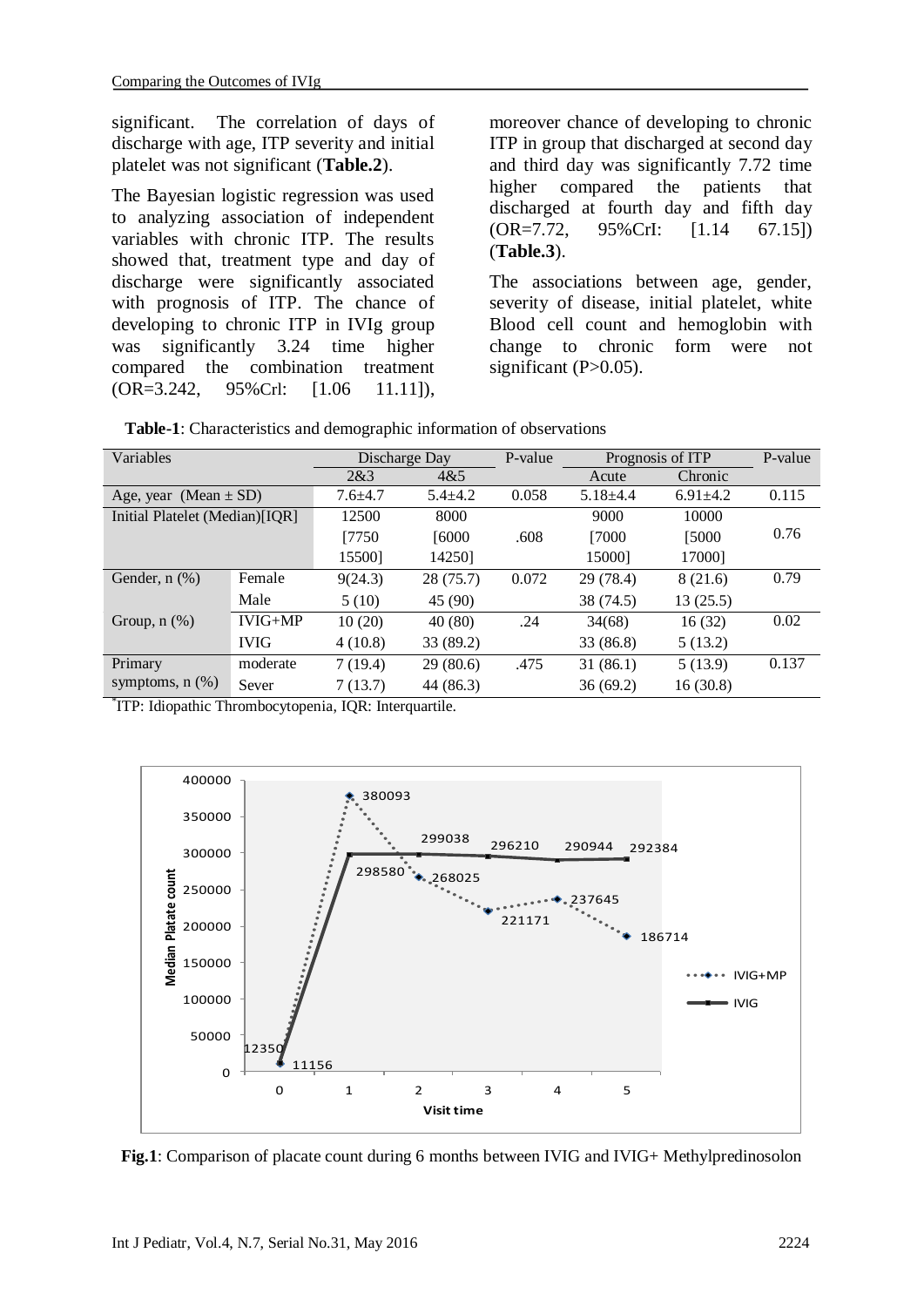| Variables                 | <b>B</b> eta | <b>MCE</b> | Odds Ratio | Estimate (95% CrI) |       | P-value** |
|---------------------------|--------------|------------|------------|--------------------|-------|-----------|
| Age (Mean)                | $-0.0464$    | 0.0021     | 0.954      | 0.77               | 1.19  | 0.096     |
| Gender (n)                | 2.97         | 0.028      | 16         | 1.65               | 46.3  | 0.046     |
| Treatment type (n)        | 2.27         | 0.048      | 9.71       | .992               | 292.1 | 0.102     |
| ITP severity $(n)$        | 0.743        | 0.016      | 2.09       | .035               | 12.81 | .56       |
| Initial Platelet (Median) | $-0.00004$   | 0.000007   |            | 0.999              |       | .531      |

**Table-2:** The associated factors with day of discharge from hospitalization in children with ITP

\*MCE: Minimum classification error; Crl: Bayesian Credible interval; \*\*Adjusted P-value.

**Table-3**: The associated factors with develop chronic ITP in children

| <b>Variables</b>          | <b>B</b> eta | <b>MCE</b> | Odds Ratio | Estimate (95% CrI) |       | P-value |
|---------------------------|--------------|------------|------------|--------------------|-------|---------|
| Age (Mean)                | $-0.0127$    | 0.002      | 0.989      | 0.78               | 1.23  | 0.103   |
| Gender $(n)$              | 0.942        | 0.015      | 2.47       | 0.384              | 20.79 | 0.624   |
| Day                       | 2.08         | 0.012      | 7.72       | 1.14               | 67.15 | 0.039   |
| Treatment type (n)        | 1.196        | 0.002      | 3.242      | 1.06               | 11.11 | 0.03    |
| ITP severity $(n)$        | 1.094        | 0.014      | 2.93       | .51                | 19.07 | 0.24    |
| Initial Platelet (Median) | $-0.00001$   | 0.000005   |            |                    |       | 0.84    |

\*MCE: Minimum classification error; Crl: Bayesian Credible interval.

#### **4- DISCUSSION**

In this study we compared the treatment outcomes of ITP with IVIg or combination of IVIg and Methylprednisolone in children. In our experience, the median age of patients with acute ITP was 3.5 years. In addition, slightly, boys affected more than the girls, in line with a previous studies which was about 3-6 years (11, 12). The higher male/female ratio has been reported recently by Farhangi et al. in Iranian children with acute ITP  $(63%)$  $(13)$ . This may be due to difference in age of study subjects, which it was conducted in 0-2 year- old children.

As results about 23% of cases progress to chronic form which was also in line with a previous studies in Iran, it was 21% in Tehran provinces in Iran from 2005 to 2010 (14), the recent report by Kubota demonstrated that incidence for developing to chronic form was 27% (15). Large cohorts in Western countries reported this proportion between 10-30% for IVIg groups(16). As result, it seems to be needed more attention to management ITP treatment programs for reduction the chronic and other side effects of ITP.

The Bayesian logistic regression analyses from the study revealed that gender was the predictor of early discharge from hospitalization. Some studies demonstrated that boys are as a risk factor for affected sever ITP (14), so this can delays discharge time in this group. The patients in combine group achieving the platelet count  $>50x10^3/\mu$ , as a criteria for discharge from hospitalization, faster than the IVIg group, but this differences, was not significant. This is comparable with other studies that using 2 mg/kg/d IVIg (by 4 days, 76%) (17-19), Celik et al. found that IVIg and Methylprednisolone drugs were equally efficacy in increasing platelet count (20). Koyuncu et al. demonstrated that high dose Methylprednisolone is more effective than IVIg in increasing platelet counts (21). Combination of IVIg and Methylprednisolone may be accelerate this increasing, so it can be good choice for situation that there is emergency need for rapid increasing platelet count.

Other studies, demonstrated that patients with high count of platelet, initial age over 10 years, no viral infection history, female gender, high platelet levels at initial of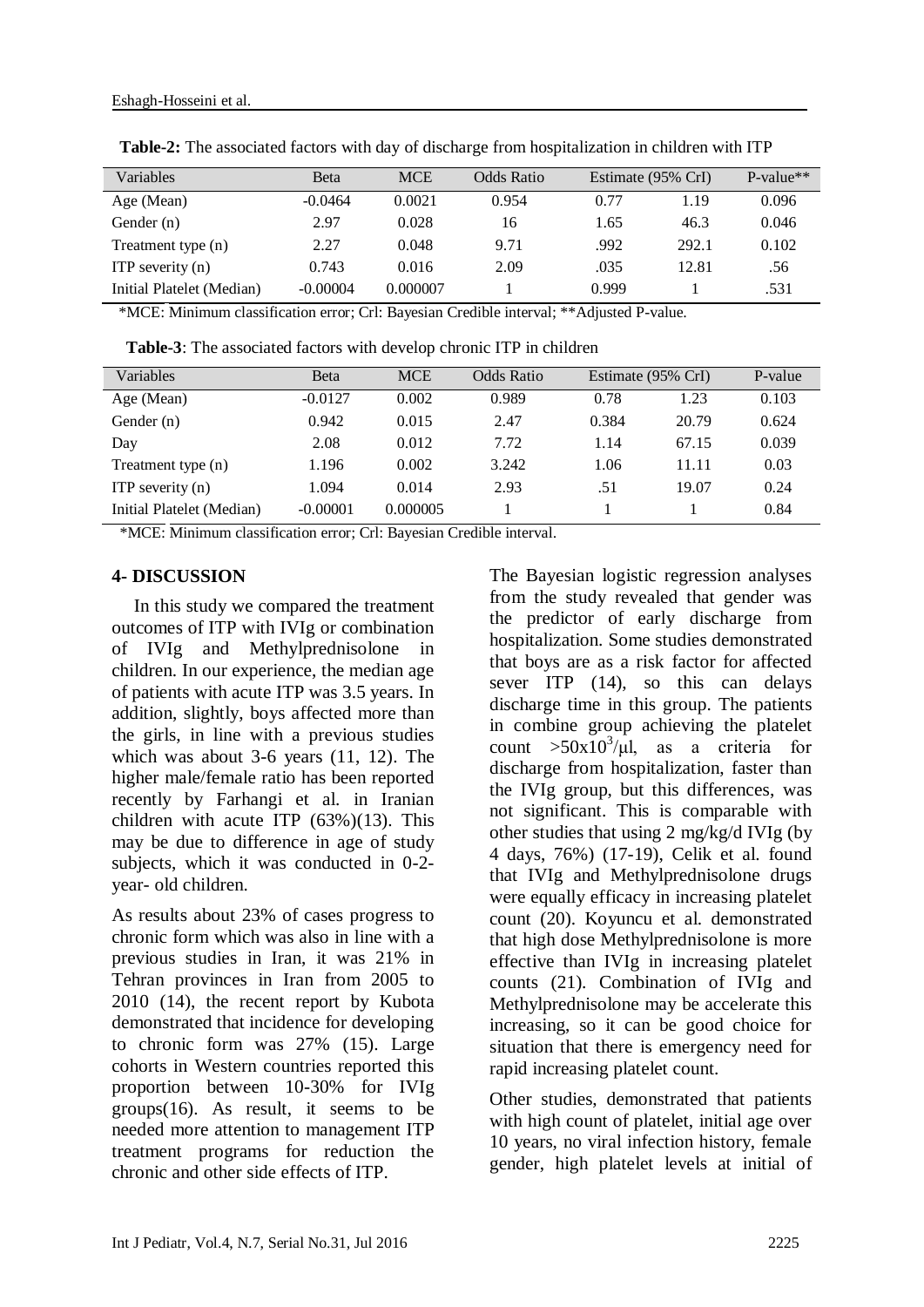diagnosis, and existence of autoimmune disease are risk factor for developing chronic form (6, 22). In our study, chance of patients who developed chronic ITP was significantly higher in combination treatment, this result in keeping with literature (23, 24), the relative risk for developing chronic form in steroids vs. IVIg group was 1.4. Possible cause of this can be due to faster, but slippery increasing of platelet count in patients that treated by combined treatments; while this is contract to some randomized studies that have not demonstrated significant differences between IVIg and other drug treatments (18, 20).

Increasing the platelet count is one of the factors that is associated with discharge from hospitalization (20); in our study the odds of patients who developed chronic ITP was higher in early discharged individuals, which may be due to that patients with higher platelet count in initial of diagnosis reach to safe level rapidly, moreover patients in IVI<sub>g+</sub> Methylprednisolone group were discharged minimally faster than IVIg group, so this connection between two variables, may be important to develop chronic ITP. Indeed correlation between day of discharge and develop to chronic form may be due to indirect effects. As result of this study, the trend of platelet count was not stable in combination treatment. In our study, in addition, these differences in results may be due to applied analyzing methods, that Bayesian logistic regression method adjusts existing high autocorrelations among independent variables. This adjustment provides reliable and pure estimation of associations.

We need to apply these results with caution, because this study was hospitalbased instead of population-based. Therefore, for example, may be variation among patients not controlled. But this should be confirmed by a larger study population-based analysis.

## **4-1. Limitations of the study**

There are several limitations in this study. First, this is a retrospective study. Treatment decisions were left to each physician's discretion, and therefore the methods of managing the disease have not been standardized. Second, although careful attention was paid to following patients in this regional central hospital, but the missing problem was inescapable. In addition, to date, there is very little published data on the comparing the two methods in adults or children with ITP. Despite these limitations, we yet believe that this study contains useful new information for decision making in ITP management.

## **5. CONCLUSION**

We found that treatment with IVIg is useful for preventing to develop chronic form compared to combination of IVIg and Methylprednisolone. In addition, using low dose IVIg or increasing gradually in platelet count can be important to preventing chronic ITP.

## **6- CONFLICT OF INTEREST**

The authors declare no conflict of interest.

## **7- ACKNOWLEDGMENTS**

We extend special thanks to Qom University of Medical Science for the financial support. We specifically thank colleagues in Hazrat Masoumeh Hospital for their support.

## **8- REFERENCES**

1. Zeller B, Helgestad J, Hellebostad M, Kolmannskog S, Nystad T, Stensvold K. Immune thrombocytopenic purpura in childhood in Norway: a prospective, population-based registration. Pediatric hematology and oncology. 2000;17(7):551-8.

2. Nugent D, McMillan R, Nichol JL, Slichter SJ. Pathogenesis of chronic immune thrombocytopenia: increased platelet destruction and/or decreased platelet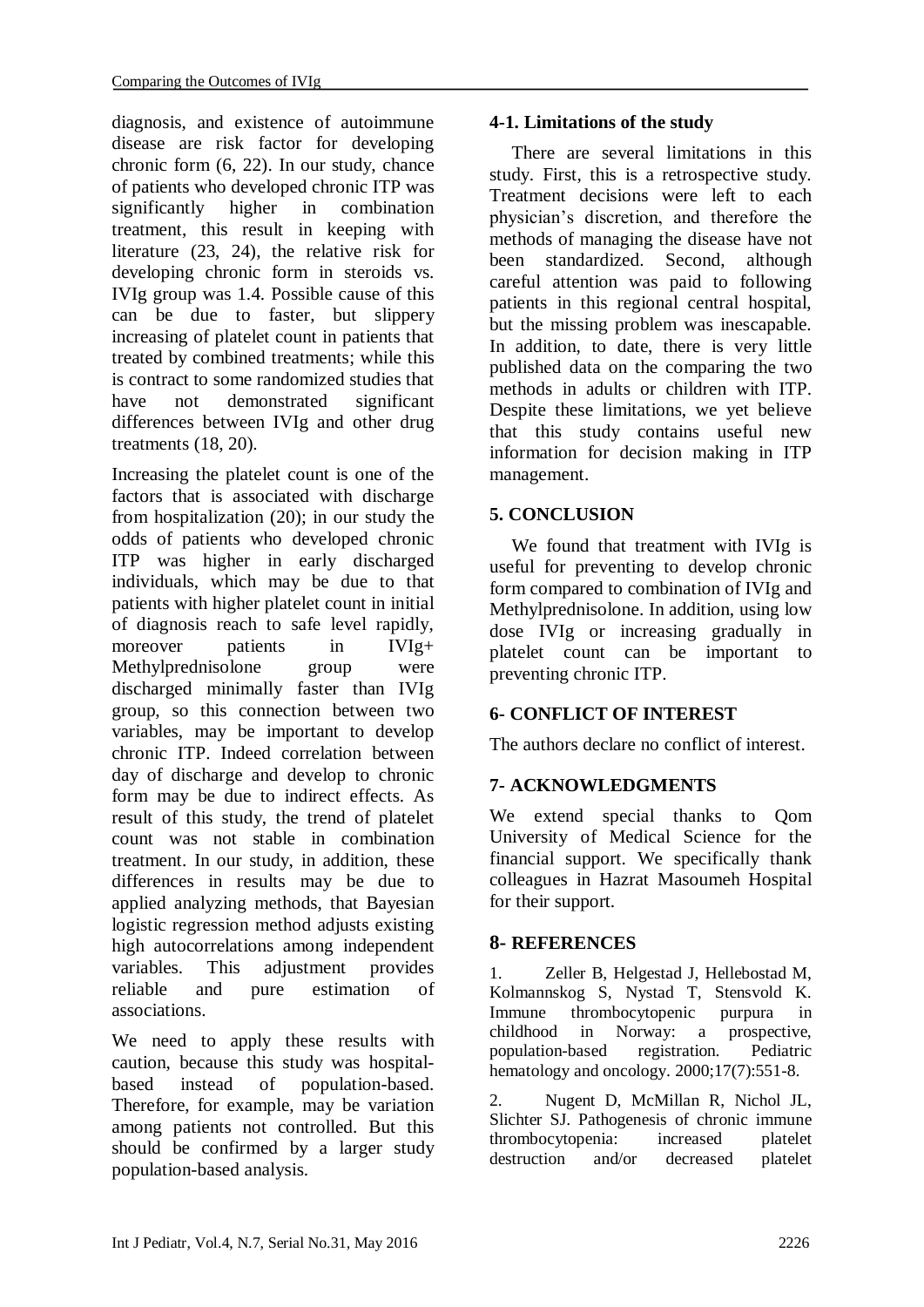production. British journal of haematology. 2009;146(6):585-96.

3. ITP A. Guidelines for the investigation and management of idiopathic thrombocytopenic purpura in adults, children and in pregnancy. British journal of haematology. 2003;120(1):574-96.

4. Sutor AH, Harms A, Kaufmehl K, editors. Acute immune thrombocytopenia (ITP) in childhood: retrospective and prospective survey in Germany. Seminars in thrombosis and hemostasis; 2001.

5. Zhou Z, Qiao Z, Li H, Luo N, Zhang X, Xue F, et al. Different dosages of intravenous immunoglobulin (IVIg) in treating immune thrombocytopenia with long-term follow-up of three years: Results of a prospective study including 167 cases. Autoimmunity. 2015:1-8.

6. Coccia P, Ruggiero A, Attinà G, Cerchiara G, Battista A, Arena R, et al. Chronic Idiopathic Thrombocytopenic Purpura in children: predictive factors and outcome. Central European Journal of Medicine. 2012;7(4):525-8.

7. Bhat S, Naik S, Rafiq W, Tariq A. Incidence of thrombocytopenia and changes in various platelet parameters, in blood culture positive neonatal sepsis. International Journal of Pediatrics. 2015;3(4.1):757-66.

8. Bertuola F, Morando C, Menniti-Ippolito F, Da Cas R, Capuano A, Perilongo G, et al. Association between Drug and Vaccine Use and Acute Immune Thrombocytopenia in Childhood. Drug safety. 2010;33(1):65-72.

9. Kruschke J. Doing Bayesian data analysis: A tutorial with R, JAGS, and Stan: Academic Press; 2014.

10. Jafari-Koshki T, Arsang-Jang S, Raei M. Applying spatiotemporal models to study risk of smear-positive tuberculosis in Iran, 2001–2012. The International Journal of Tuberculosis and Lung Disease. 2015;19(4):469-74.

11. Alam MM. Idiopathic thrombocytopenic purpura in children: a 10 years experience at tertiary care hospital.

JPMA The Journal of the Pakistan Medical Association. 2014;64(12):1358-62.

12. Schipperus MR, Fijnheer R, Pabinger I, Godeau B, Michel M, Tomiyama Y, et al. Treatment of primary autoimmune thrombocytopenia (AITP) [1]. Vox sanguinis. 2012;102(3):261-8.

13. Farhangi H, Ghasemi A, Banihashem A, Badiei Z, Jarahi L, Eslami G, et al. Clinical Features and Treatment Outcomes of Primary Immune Thrombocytopenic Purpura in Hospitalized Children Under 2-Years Old. Iranian journal of pediatric hematology and oncology. 2016;6(1):24-31.

14. Nazari S, Abdollah Gorji F, Sadeghi-Koupai M. Epidemiology of Idiopathic Thrombocytopenic Purpura in Children. Iranian journal of Pediatric Hematology Oncology. 2012;2(1):35-9.

15. Kubota M, Adachi S, Usami I, Okada M, Kitoh T, Shiota M, et al. Characterization of chronic idiopathic thrombocytopenic purpura in Japanese children: a retrospective multi-center study. International journal of hematology. 2010;91(2):252-7.

16. Imbach P, d'Apuzzo V, Hirt A, Rossi E, Vest M, Barandun S, et al. High-dose intravenous gammaglobulin for idiopathic thrombocytopenic purpura in childhood. The lancet. 1981;317(8232):1228-31.

17. Nuchprayoon I, Seksarnt P, Vanichsetakul P, Rachanee O. Low dose intravenous immunoglobulin for acute immune thrombocytopenic purpura in children. Asian Pacific Journal of Allergy and Immunology. 2001;19(1):11.

18. Duru F, Fisgin T, Yarali N, Kara A. Clinical course of children with immune thrombocytopenic purpura treated with intravenous immunoglobulin G or megadose methylprednisolone or observed without therapy. Pediatric hematology and oncology. 2002;19(4):219-25.

19. Erduran E, Aslan Y, Gedik Y, Orhan F. A randomized and comparative study of intravenous immunoglobulin and mega dose methylprednisolone treatments in children with acute idiopathic thrombocytopenic purpura. Turkish Journal of Pediatrics. 2003;45(4):295-300.